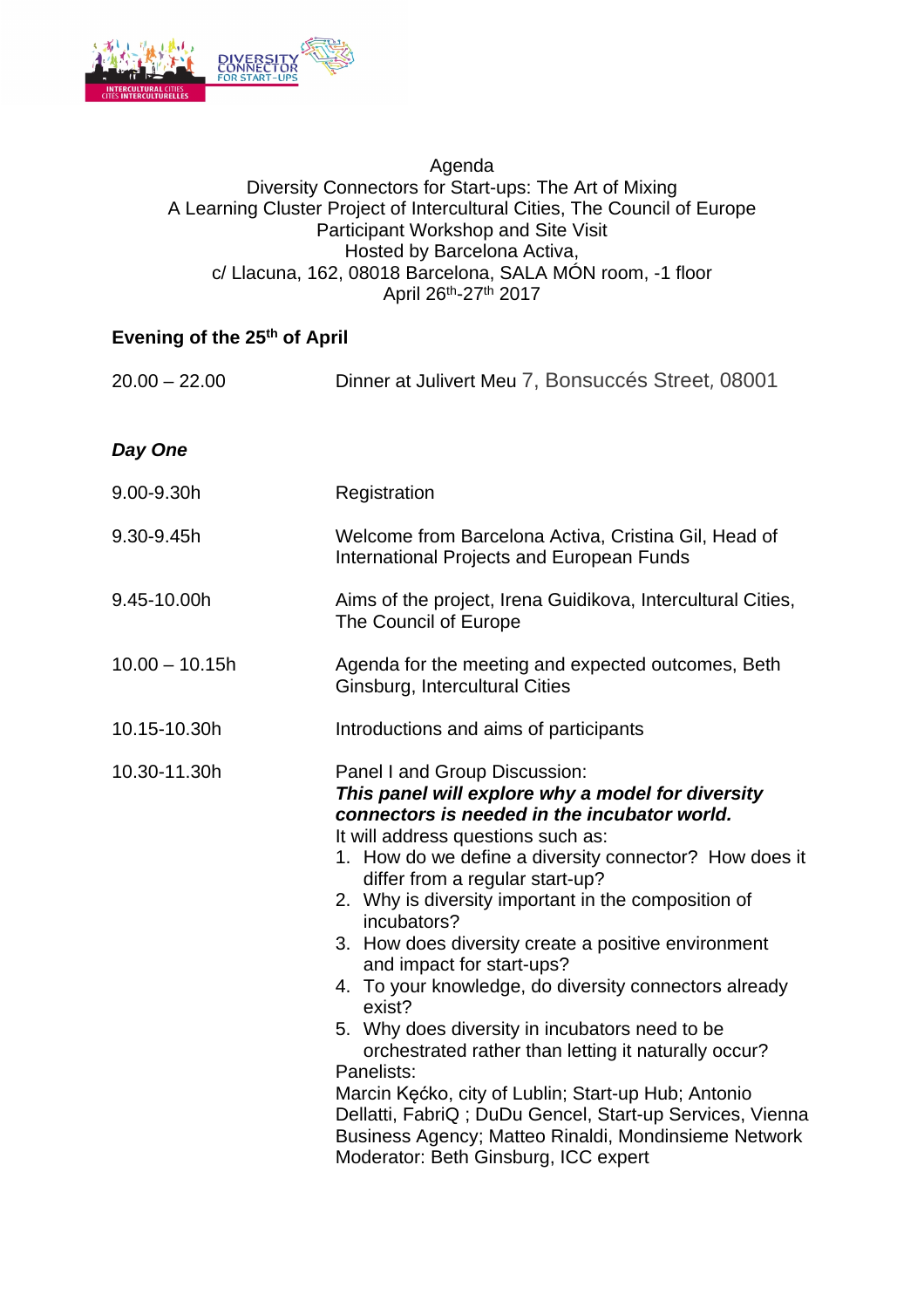

| 11.30-12.00h     | Coffee                                                                                                                                                                                                                                                                                                                                                                                                                                                                                       |
|------------------|----------------------------------------------------------------------------------------------------------------------------------------------------------------------------------------------------------------------------------------------------------------------------------------------------------------------------------------------------------------------------------------------------------------------------------------------------------------------------------------------|
| $12.00 - 13.00h$ | Panel II and Group Discussion:<br>This panel will explore ways to develop diversity<br>connectors and prior experiences from the<br>participants.                                                                                                                                                                                                                                                                                                                                            |
|                  | It will address questions such as:                                                                                                                                                                                                                                                                                                                                                                                                                                                           |
|                  | 1. What are the key elements needed to create a<br>diversity connector?<br>2. Can you change an existing incubator into a diversity<br>connector?<br>3. What are participants' experiences or knowledge of<br>others which are trying to create a diverse group of<br>SMEs in its incubators?<br>4. What have you learned from this experience to share<br>as advice with others?<br>5. How can this model attract funding?<br>Panelists:<br>Antonio Dellatti, FabriQ; Frédéric Kastner, The |
|                  | Entrepreneurial Refugee Network; Margaux Cosnier, La<br>Ruche; Ana Maria Alvarez Monge, Migration Hub<br>Network; Maria Guimarães, Start- up Lisboa<br>Moderator: Irena Guidikova, ICC Director                                                                                                                                                                                                                                                                                              |
| 13.00-14.00h     | Lunch at L'Actiu Restaurant, Llacuna 162, at Barcelona<br>Activa                                                                                                                                                                                                                                                                                                                                                                                                                             |
| 14.00-15.00h     | <b>Case study from MOB, Makers of Barcelona, a</b><br>Barcelona incubator, Laura Fernandez                                                                                                                                                                                                                                                                                                                                                                                                   |
| $15.00 - 16.30h$ | Break-out Groups: Proposing different scenarios with<br>discussion following break-out groups                                                                                                                                                                                                                                                                                                                                                                                                |
| 16.30 - 17.00h   | Coffee/tea Break                                                                                                                                                                                                                                                                                                                                                                                                                                                                             |
| 17.00-17.30h     | Conclusions from the day and plan for tomorrow                                                                                                                                                                                                                                                                                                                                                                                                                                               |
| 20.00h           | Dinner at Gracia, Calle de Asturias 83, 08024 Barcelona                                                                                                                                                                                                                                                                                                                                                                                                                                      |